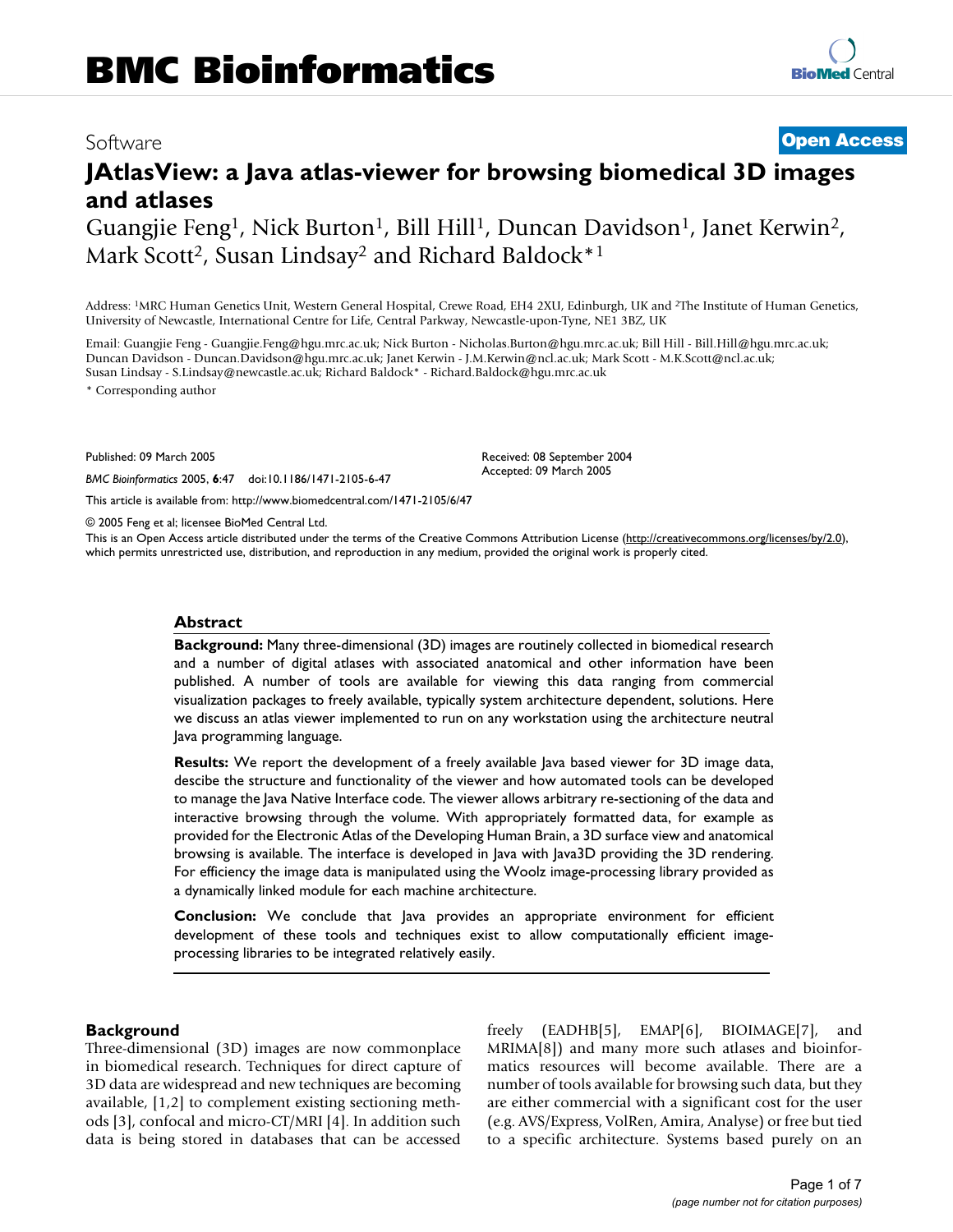architecture neutral language such as Java (e.g. ImageJ[9]) can be slow when processing large 3D volume images and have not been developed with the 3D atlas browsing application in mind. The purpose of this work is to combine the machine-architecture independence of Java, with a highly portable, freely available fast and efficient Ccoded image processing library tuned to the requirements of the atlas browsing and data analysis task. The Java Atlas-Viewer (JAtlasView) interface has been developed as a series of modules that can be readily re-used within other applications to build more complex interfaces. The Java interface elements and the image processing library can be downloaded from the EADHB and EMAP websites. 3D images are regularly captured as part of biomedical research. In many fields the most useful and regularly used visualisation of the grey-level or colour voxel image is to view sections. These are 2D images generated by digitally cutting throught the volume and mimic the traditional mechanism of physical microtome sectioning for revealing detailed structure. The benefit of digital models is that the sectioning plane, orientation and position, can be selected arbitrarily to suit the required usage and the volume can be scanned interactively.

For the expert viewer, digital re-sectioning is sufficient for data-analysis but for others, panning through the volume at non-standard angles leads to disorientation. In addition if used in conjunction with atlas information in which the histology images are segmented in terms of the recognisable tissues, the building of a 3D view of the tissue/anatomical components is very difficult, particularly when learning the anatomy. This orientation and structural visualisation problem is solved by using 3D visualisation of the underlying tissue coupled with interactive feedback of the section location within the volume.

The basic structure of the JAtlasView is therefore a combination of a 3D feedback window with a number of section views. Each section view is independent and feedback is provided by displaying the position of the section within the 3D volume either as a simple polygon indicating the plane of section or as a full grey-level image, displayed appropriately in 3D. In addition each section will display the intersection with all other sections currently being viewed.

In this short note we describe the structure of the software and the functionality of the interface. This application is directed to the use of the EADHB and EMAP atlases and for browsing 3D grey-level data. In the first instance the data is formatted as a Woolz image structure [10], tools are available for data conversion and future versions will include this as standard.

## **Implementation**

The software design has been developed to meet a number of code requirements:

• portability to all major architectures – Unix/X11, Microsoft Windows and Macintosh,

• fast and efficient image processing, compatible with existing formats and interfaces,

• freely available code and modular design so display elements and functionality can be easily included in other applications and

• the user-interface should be mappable to the "look and feel" of the specific machine window system.

The portability and user-interface behaviour requirements are satisfied by using Java as the language and environment for the user interface level. For image processing we have adopted the ANSI standard C image processing library Woolz. This already includes the required functionality for calculating and manipulating section views through 3D voxel images and is open-source software.

A potential problem with Java is that it can be very inefficient for heavy numerical work (such as image processing) and the effort required to port existing libraries (for example Woolz is 185 K lines of code) to Java is too high. To solve this we use the tools within Java for accessing "native" code so that the computational work is undertaken in C. The management and coding of the interface is potentially time-consuming and prone to error with any small change in the C code requiring complementary effort to modify the native interface code. We have addressed this problem by implementing an automated method which will build the interface directly from the Clibrary header files. By adopting a standard convention for function prototyping it is possible to use a parser generator, javacc[11] to build a java program that can analyse the C-headers and automatically generate the Java class files and matching C-library files required for the Java native interface (JNI). This has made it possible to relegate generating the interface to an automatic process hidden from the primary code develoment, in fact without this development the system would be very difficult to manage.

Two other key choices have been made in the design of the code structure. The first is that the 3D visualisation and feedback should be developed at a level independent of the underlying hardware within an environment that allows a high level of abstraction of the 3D view. The java 3D extension to the core Java environment provides such a model and we have adopted this as standard. Java 3D is available for all Java 2 platforms.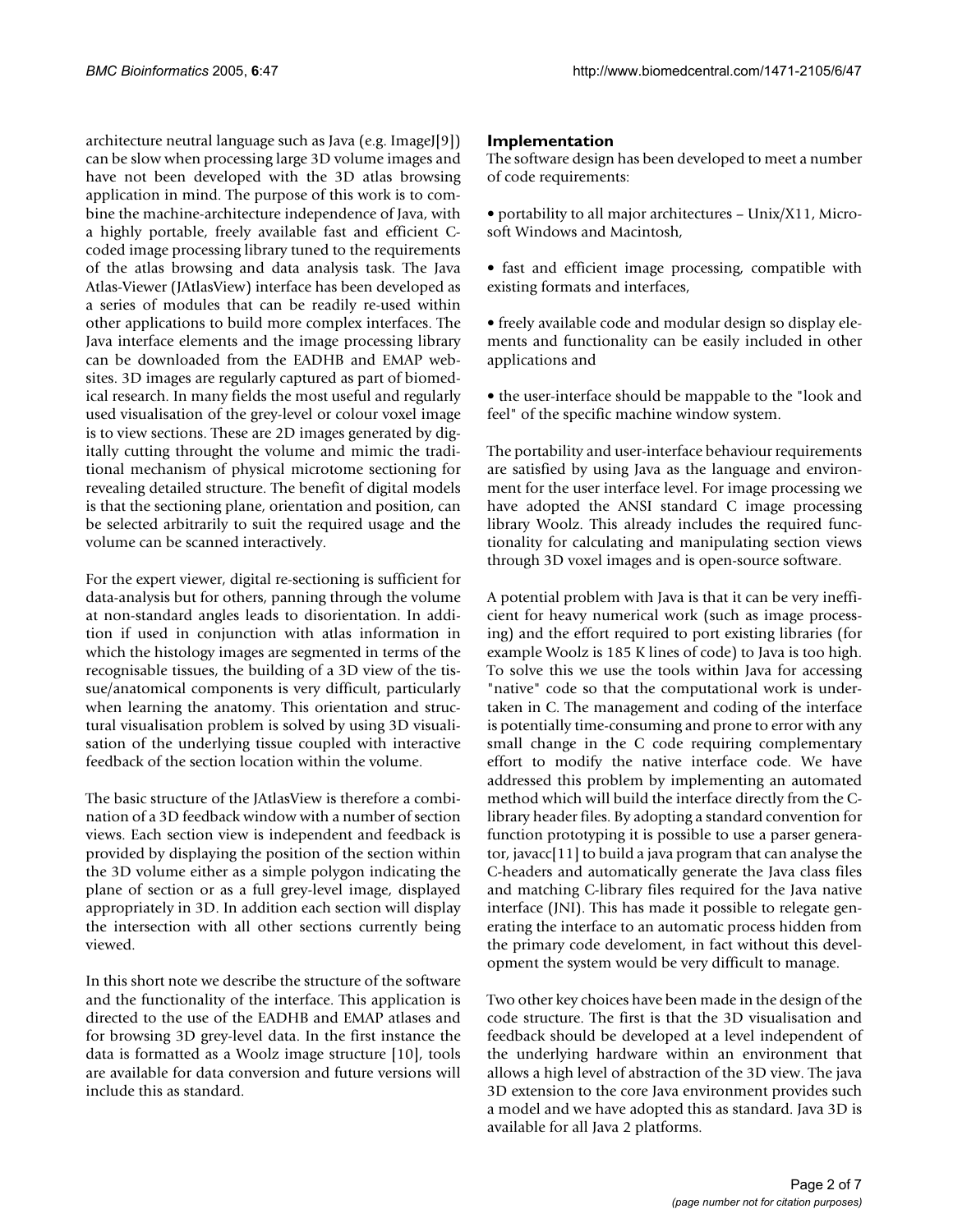The second key choice is that the software will be delivered using Java Webstart[12]. This is a freely available application that will download code across the internet and check system, version and supplementary module requirements. In addition it will start the application and maintain a local cached version. The local cache will be used for fast start if it is the same version as currently available at source or if the machine is off-line. Source code is maintained with *CVS*[13] for version management and tracking and GNU *gmake* for compilation. The interfaces are developed using Borland JBuilder[14] or a standard editor (vi) and documented using Javadoc/Doxygen[15].

Help is provided in two ways, the first is a simple popup "balloon" help on mouse-over and as a series of help files arranged using JavaHelp[16] which provides an indexing, search and context help facility. The help html files are generated using DreamWeaver [17] and maintained in a CVS repository.

Java is now widely used and the first choice for new applications that require portability across machine architectures. It is a strict object-oriented language and interfaces adhere to the *model-view-controller* (MVC) design pattern [18]. Java also defines a standard under the name *javabean*, that components should meet to guarantee the MVC behaviour and enable easy re-use in other applications using CASE tools. We have adopted this standard for the JAtlasViewer application so that individual interface elements, e.g. the section panel or even our extended view of the slider, can be used simply and conveniently in other code.

## **Results**

The user interface, shown in figure [1,](#page-3-0) has a primary window for the 3D view and top-level menu options, and a number of section-views for visualising the virtual sections cut through the data. The basic functionality of the viewer is to allow interactive digital resectioning of a 3D grey-level or voxel image. The special feature of this viewer is that any number of section views, each with an independent and arbitrary orientation and position can be displayed. To aid navigation through the volume a 3D feedback window is provided. This displays the bounding box of the 3D volume and a transparent surface, of e.g. the embryo model. In addition feedback of the current section position is provided in a number of selectable options: an intersecting polygon of the plane with the bounding box, display of the plane filled with a solid colour and display of the image of the section mapped onto the plane in the 3D view.

With appropriate data, the JAtlasViewer will import a mapped "anatomy". This is in two parts, a hierarchy of terms and a set of "domains" linked to specific terms in the hierarchy. The domains are 3D binary images which identify the region of space or set of voxels within the grey-level image associated with that term. The anatomy will then be used to provide feedback within the section views. These anatomy options, the controls for the section views and the main window options are discussed below.

## *Main dialog*

When the application is invoked a top-level dialog is presented to the user. Before anything can be displayed the user must select a grey-level 3D image. Currently this must be formatted as a Woolz image, but converters for many 3D formats are available from the EMAP web site. Once read in, the bounding box of the 3D voxel image will be displayed in the main window along with a surface representation of the data if available. This 3D view can be manipulated interactively using the cursor to provide views from arbitrary orientations and positions.

The menu options of the primary window are:

## *File*

Commands to open image data, save views, save and restore settings, recent file-list and quit.

## *View Section*

Select a section view through the voxel model. A new window will display one of the pre-set sections which are transverse, frontal and sagittal planes if the image model is appropriately aligned. Each of these can be set to display views at arbitrary orientations and locations within the 3D volume image.

## *Anatomy*

If the voxel model data is configured with a set of anatomical regions, these can be selected from the menu and displayed in the section views. For the EADHB and EMAP atlases the menu hierarchy corresponds to the HUMAT and EMAP anatomy ontologies.

## *3D View*

Options to control the 3D visualisation in the main window, toggle the visibility of 3D surface, bounding box and intersection lines, display the focus section and selected anatomy.

## *Orientation*

Preset 3D orientations to provide standard viewing directions.

## *Help*

On-line help menu.

The 3D view window displays the bounding box of the opened volume and a transparent view of the embryo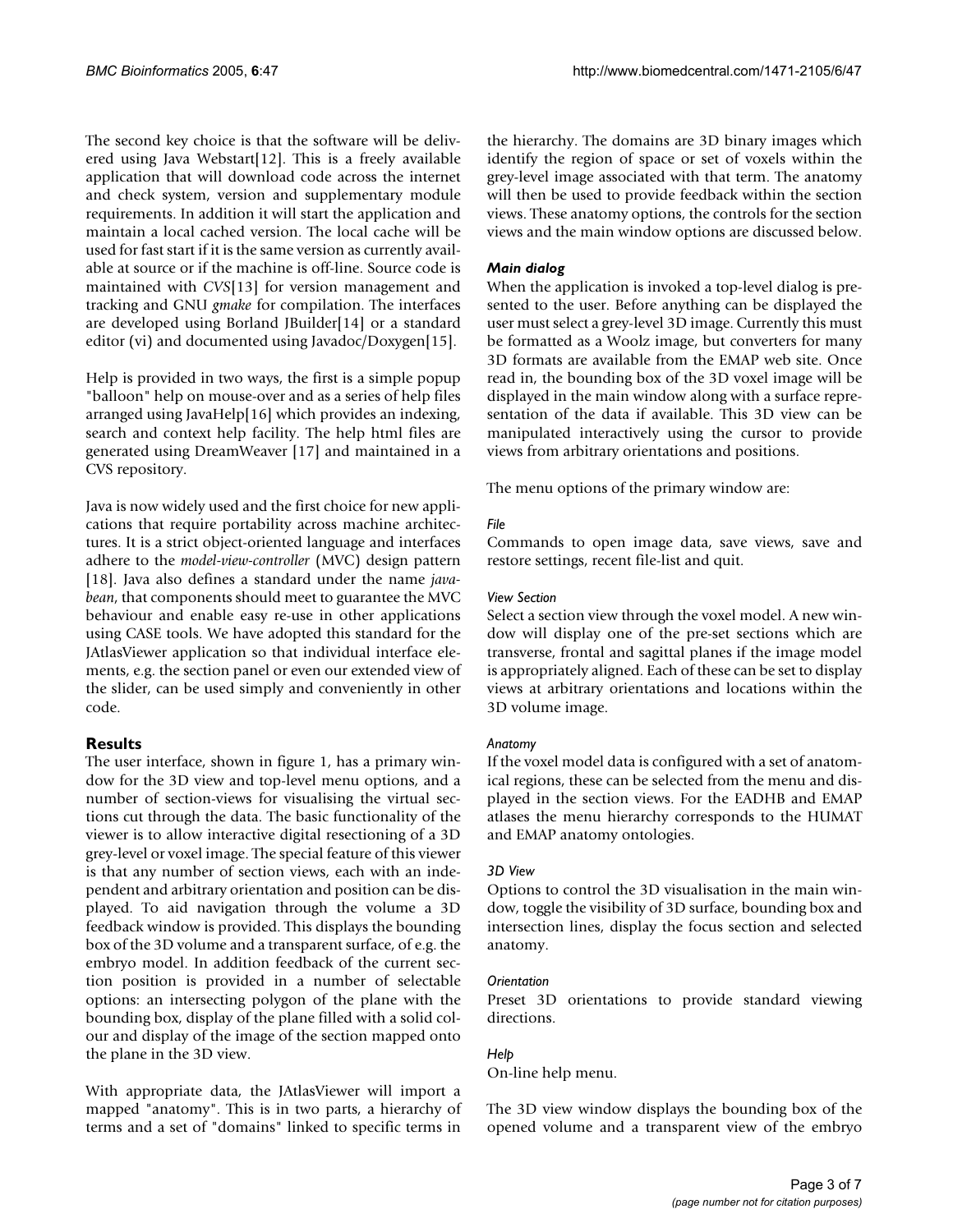<span id="page-3-0"></span>

## **Figure 1**

**JAtlasViewer interface.** Screen capture of the JAtlasViewer interface. Top-left: main window with 3D visualisation and anatomy tree; RHS: three section views through the data with some high-lighted anatomy; Bottom-left: current list of imported anatomy.

surface. This surface is pre-determined and stored in the visualization toolkit (VTK[19]) format. The 3D rendering is programmed in Java 3D, the objects (surface and bounding box) inside the 3D view window can be freely interactively manipulated with controls (using button drag) for rotation, translations and zoom (translation towards the viewer).

If an anatomy hierarchy and associated data files are provided then an additional window will allow browsing through the ontology and selection of components for display both in the section views and the 3D view window. As for the embryo surface, the surface models are pre-calculated and stored in VTK format. The data layout recognized by the JAtlasViewer is described in detail on the EMAP web-site.

## *Section views*

Each Section View is displayed in its own Section Viewer, either inside the main window (Microsoft Windows style) or in an independent external window. Section Viewers are Java components that can be easily imported into other applications. The primary viewing control is to move the view plane-parallel through the image volume as a form of "digital microtome" with section thickness determined by the underlying resolution of the 3D image, i.e. moving the microtome by a single step will move to the next voxel in the stack. The assumption is that once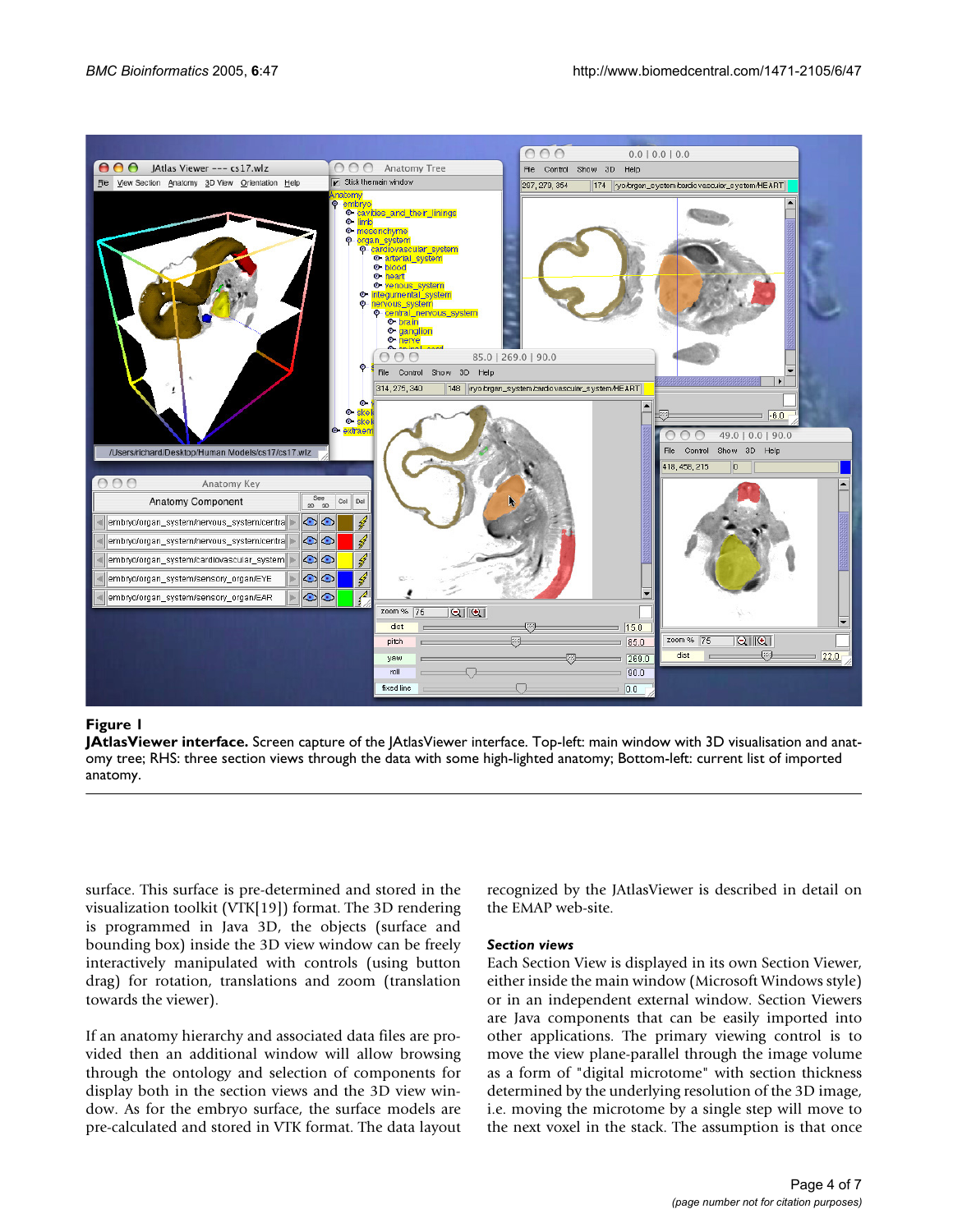the section orientation has been determined the typical use will be to explore the volume in this fashion. The section position is determined by the "distance" parameter which is the voxel distance from the fixed point (by default in the centre of the bounding-box). Section orientation is selected by setting a number of view-angles. These control the view-direction which is perpendicular to the view-plane. We use the standard viewing angles defined by [20] which are related to the Euler angles of rotation [21]. Two of the angles determine the view-direction and the third is rotation around that direction. These angles can be understood in nautical/aeronautical terms as *pitch, yaw* and *roll* respectively. These viewing controls are hidden by default.

In addition to the primary view-direction controls there are options to assist navigation. These are **View-mode:** options for automatic roll determination in terms of the pitch and yaw values.

**Fixed-point:** select the fixed point used as the centre of rotation. The effect of setting this is to keep that voxel in view for all view-directions provided the "distance" is zero.

**Fixed-line:** set a second fixed-point and constrain the view so that both fixed points remain in the section. The effect of this is to reduce the degrees of freedom to a single parameter of rotation around the line between the two points.

The remaining controls for each section view are to set the feedback options including between section views, between the section view and the 3D view and to allow saving of the view and its settings (view parameters). The within view and between views feedback options are provided by the "Show" menu. This provides toggle controls to enable:

• cursor position in the reference image coordinate space and image grey-value to be displayed,

• line of intersection with section views. If two views intersect then the line of intersection is displayed in the appropriate colour,

• anatomy feedback – shows the domain and name of the anatomical component under the current cursor position,

- visible fixed point,
- visible fixed line.

The 3D view can provide feedback of the viewed sections in terms of the 3D volume. For most users these are important aids to understanding the position and direction of the viewed section. Most publications adhere to a convention for displaying section images, with this interface it is possible to view section data at any orientation and direction, i.e. depending on the view-direction the section may appear "reversed", so positional and directional feedback is critical. The positional feedback is provided in a number of forms but all indicate the intersection of the viewed plane with the bounding-box of the reference image. The most informative choice is to use texture mapping to render the grey-level image of the section into the 3D view. This is computationally expensive and so two other options are provided. These use the intersection polygon between the section plane and bounding box, either as-is, or filled with solid colour. The directional feedback is optional and provided by an arrow displayed in the 3D view.

## *Anatomy manager*

The primary purpose of the JAtlasViewer is to provide an integrated viewer for 3D *atlases*. These comprise a greylevel (or potentially colour) reference image and a set of domains or regions which are associated with terms in a text hierarchy. For a geographic atlas these would correspond to the physical geography and the areas associated with individual countries. The hierarchy would then list the country names, perhaps under continents and split into counties. For EADHB and EMAP the reference image is the voxel reconstruction of the embryo and the domains are delineated anatomical components. The hierarchy of terms are the corresponding anatomy ontologies [22,23]. The user can select anatomical terms from the ontology for display in the section and 3D views. Once selected the component is handled by the *Anatomy Manager* (see fig [2](#page-5-0)) which controls the display properties visibility and colour. The anatomy-manager displays the full component name, visibility control toggles, colour chooser and a delete button. This style has been adopted because the number of possible component selections is large (15– 500 depending on stage) and thus the user requires detailed control. In addition, although only selected terms in the anatomical hiearchy have corresponding domains defined, combinations of domains are generated "on-thefly" so that larger scale structures can also be visualized.

The **colour chooser button** allows the user to change the colour of an anatomy component using a standard color chooser dialogue. The change is reflected immediately in all open Section Views and and the 3D feedback window..

The **text field** displays the full name of the anatomy component. Anatomy components fall into 2 broad hierarchies starting either at *embryo* or *extra-embryonic component*. The intervening higher level structures are separated with "/" (slash) and the final part of the name is capitalised. An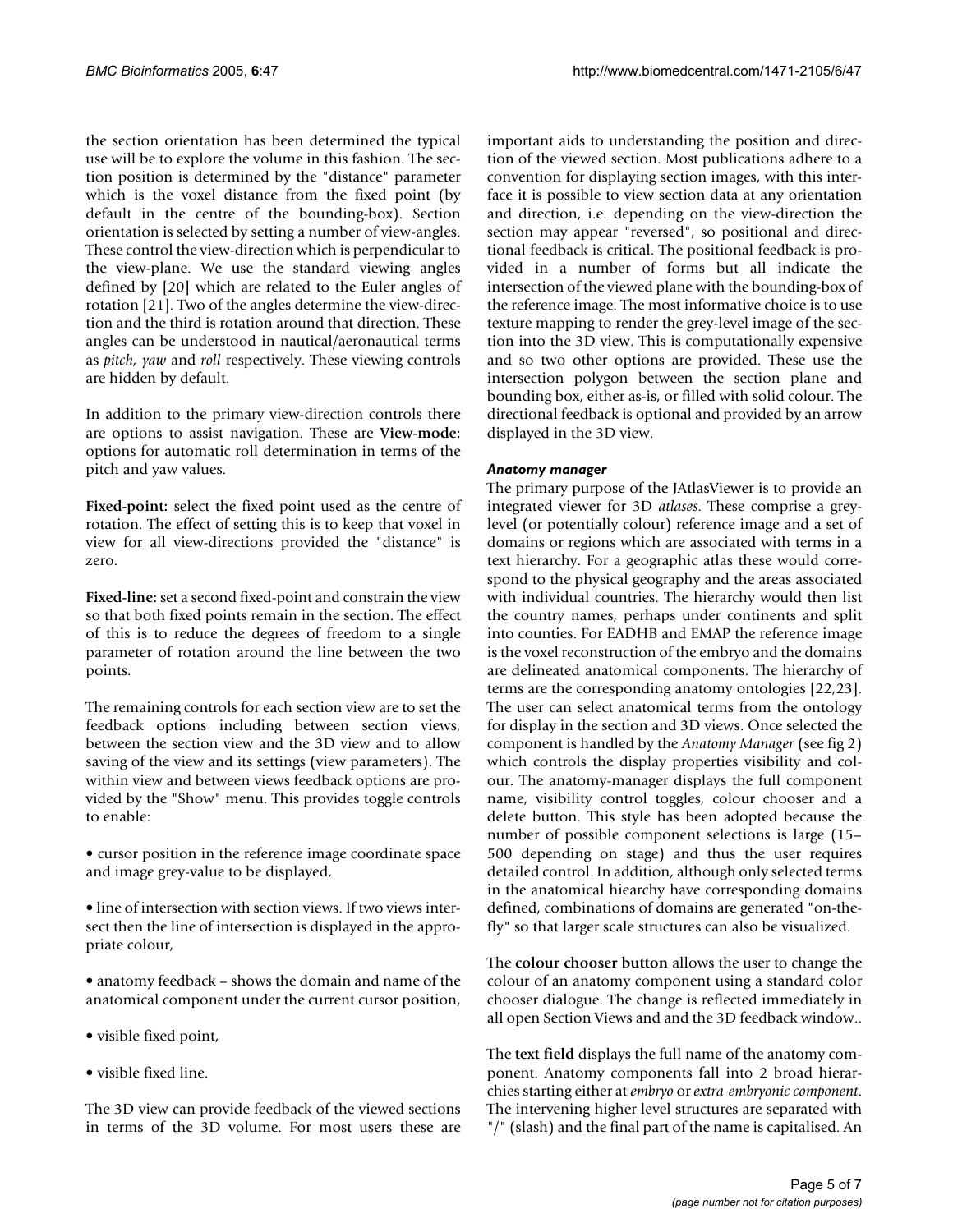<span id="page-5-0"></span>

## **Figure 2**

**Anatomy manager interface.** Anatomy key interface to control displayed colour, anatomy component name and visibilility in the 2D and 3D views.

asterisk following a name indicates that this is an atomic component, referred to in the anatomy menu as a (*domain*). Anatomical components are selected from the anatomy menu using a left mouse click. Higher level components or structures may also be selected from the anatomy menu using a right mouse click or a combination of the *shift* key and (left) mouse click. The anatomy name may be scrolled by dragging the mouse left or right inside the text box.

The visibility toggles select whether a component is displayed in the section views and in the 3D feedback window. This fine control helps the process of analysis and allows the user to build up a visualization showing all or parts of the anatomy. The **delete** is a toggle control which removes an anatomy component from the table.

## **Conclusion**

3D images are in widespread use in medical and biological research and there are a large number of options to view this data, but many of these are commercial and expensive, and are architecture and operating system dependent. More recently atlases and spatially mapped databases in biomedicine have been developed and whilst these packages can provide solutions for browsing this data we believe a simple, free-to-use, open-source and architecture-neutral solution provides a useful tool for biological research and teaching. The JAtlasViewer is intended to fill this requirement. The viewer provides the browsing functionality to locate and display arbitrary sections through the data with simultaneous 3D display. The JAtlasVIewer can also read and display a full anatomy atlas.

The JAtlasViewer is programmed in Java. The 3D programming technology is Java3D, which is a wrapper to the OpenGL or DirectX libraries. The Java and Java3D runtime environment are freely available from the Sun Microsystems web site and in most systems Java is pre-installed. These techniques minimize the coding work and developing time. The file size of the JAtlasViewer is less than 1.5 MB. Java WebStart manages the deployment, installation, upgrade and launch via a simple click on a html page link or an icon in the WebStart application. It is portable to any operating system to which Java has been ported and is currently available for Windows, Linux, Solaris and Mac OS.

The JAtlasViewer design is of reusable and extensible components. Based on the viewer a 3D tie-point collector for